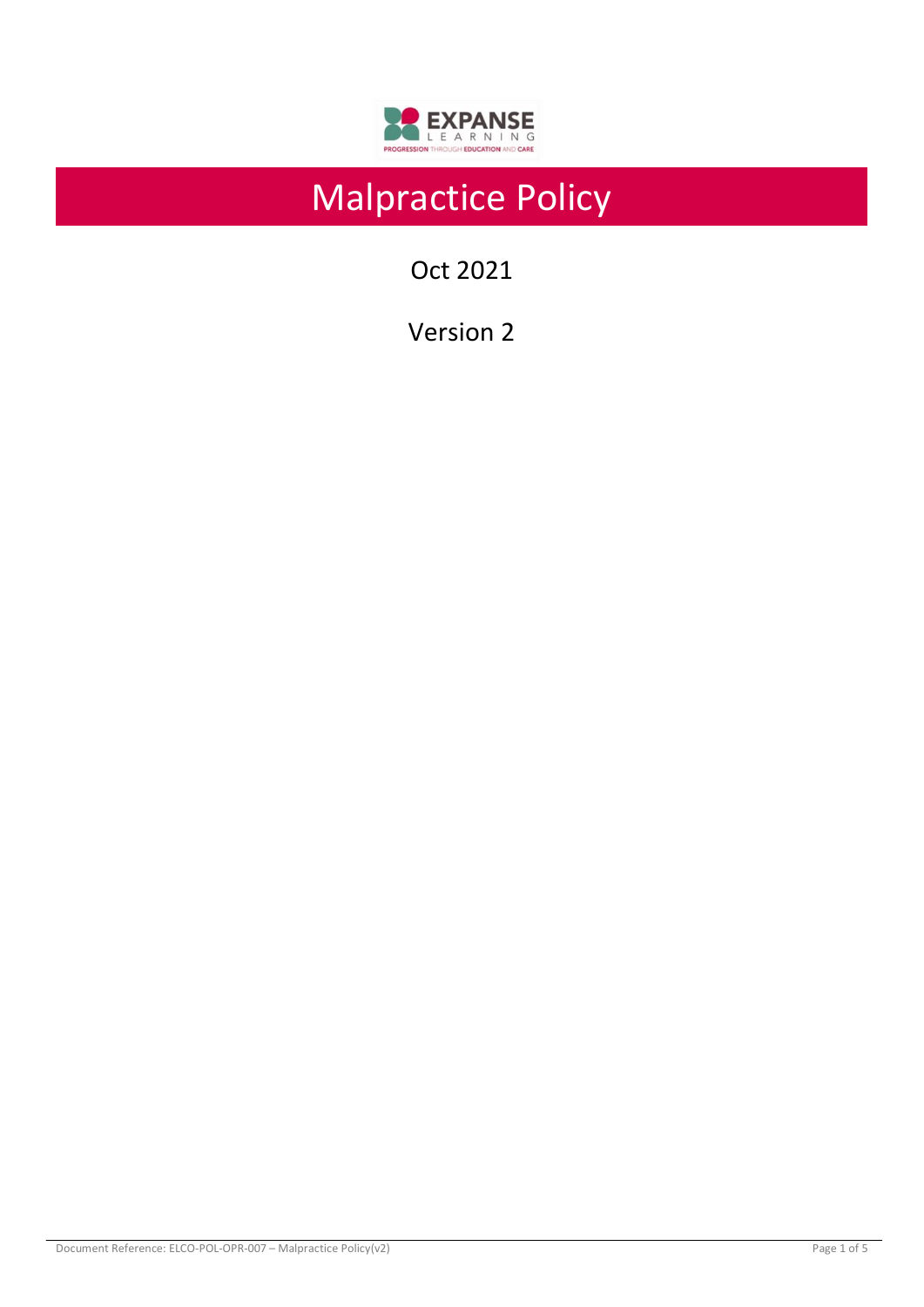## **1. Scope**

This policy applies to all staff at Expanse Learning College.

## *This policy should be read in conjunction with other related policies including:*

o *JCQ's Suspected Malpractice in Examinations and Assessments Policy* 

#### *and the appropriate Malpractice Forms submitted as appropriate and within any timescales contained therein.*

The College treats all cases of suspected malpractice very seriously and will investigate all suspected and reported incidents of possible malpractice. The purpose of this Policy *[and Procedure]* is to set out how allegations of malpractice in relation to all qualifications are dealt with.

The scope of the policy is to provide:

- o A definition of malpractice
- o Examples of student and college malpractice and maladministration
- o Possible sanctions that may be imposed in cases of malpractice

The term 'malpractice' in this policy is used for both malpractice and maladministration.

#### **2. Introduction**

For the purpose of this document 'malpractice' is defined as:

o Any act, or failure to act, that threatens or compromises the integrity of the assessment process or the validity of qualifications and their certification.

This includes:

 $\circ$  maladministration and the failure to maintain appropriate records or systems; the deliberate falsification of records or documents for any reason connected to the award of qualifications; acts of plagiarism or other academic misconduct; and/or actions that compromise the reputation or authority of Expanse Learning Wigan School, its officers and employees.

The College will report all relevant cases of suspected malpractice to Awarding Bodies, accepting that in certain circumstances Awarding Bodies may take action of its own, including imposing sanctions.

#### **2. Malpractice by students**

Some examples of student malpractice are described below. These examples are not exhaustive and all incidents of suspected malpractice, whether or not described below, will be fully investigated, where there are sufficient grounds to do so:

- o Obtaining examination or assessment material without authorisation.
- o Arranging for an individual other than the student to sit an assessment or to submit an assignment not undertaken by the student.
- $\circ$  Impersonating another student to sit an assessment or to submit an assignment on their behalf.
- o Collaborating with another student or individual, by any means, to complete a coursework assignment or assessment, unless it has been clearly stated that such collaboration is permitted.
- o Damaging another student's work.
- o Inclusion of inappropriate or offensive material in controlled assessment scripts.
- o Failure to comply with published awarding bodies' examination regulations.
- o Disruptive behaviour or unacceptable conduct, including the use of offensive language, at the school or other linked assessment venue (including aggressive or offensive language or behaviour).
- o Producing, using or allowing the use of forged or falsified documentation, including but not limited to:
	- Personal identification;
	- Supporting evidence provided for reasonable adjustment or special consideration applications;
	- Awarding bodies results documentation, including certificates.
- o Falsely obtaining, by any means, an awarding bodies' certificate.
- o Misrepresentation or plagiarism.
- o Fraudulent claims for special consideration while studying.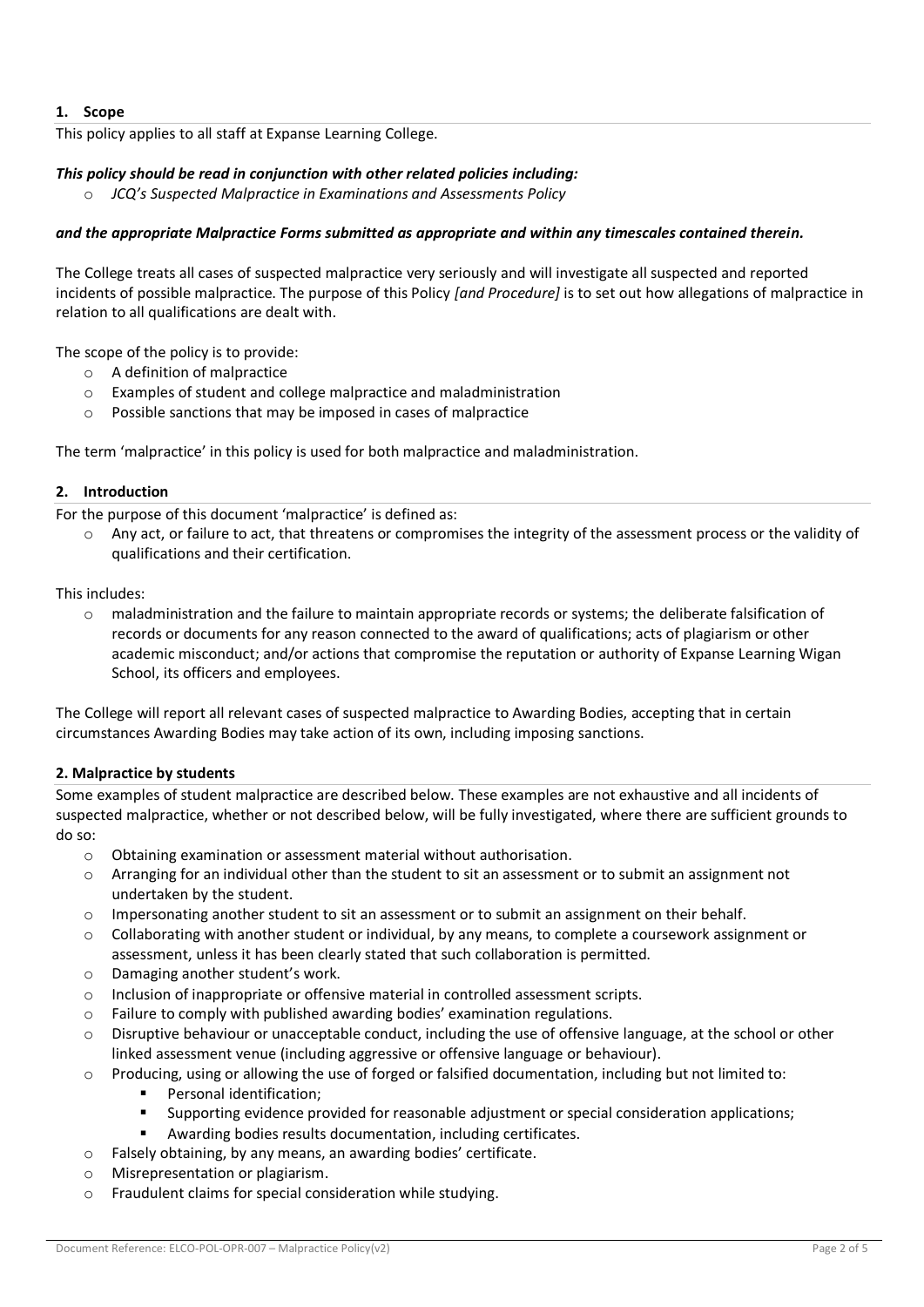- $\circ$  Possession of any materials not permitted in the assessment room, regardless of whether or not they are relevant to the assessment, or whether or not the student refers to them during the assessment process, for example notes, blank paper, electronic devices including mobile phones, smart watches, personal organisers, books, dictionaries / calculators (when prohibited).
- $\circ$  Communicating in any form, for example verbally or electronically, with other students in the assessment room when it is prohibited.
- $\circ$  Copying the work of another student or knowingly allowing another student to copy from their own work.
- $\circ$  Failure to comply with instructions given by the assessment invigilator, including but not limited to:
	- working beyond the allocated time;
	- refusing to hand in assessment script / paper when requested
	- not adhering to warnings relating to conduct during the assessment.

#### **3. Malpractice by College employees and stakeholders**

Examples of malpractice by, teachers, tutors and other officers, (*including, where the centre is also an examination centre, invigilators and examination administrators*) are listed below. These examples are not exhaustive and all incidents of suspected malpractice, whether or not described below, will be fully investigated, where there are sufficient grounds to do so:

- o Failure to adhere to the relevant awarding bodies' regulations and procedures, including those relating to centre approval, security undertaking and monitoring requirements as set out by awarding bodies.
- o Knowingly allowing an individual to impersonate a student.
- $\circ$  Allowing a student to copy another student's assignment work or allowing a student to let their own work be copied.
- o Allowing students to work collaboratively during an assessment, unless specified in the assignment brief
- $\circ$  Completing an assessed assignment for a student or providing them with assistance beyond that 'normally' expected.
- o Damaging a student's work.
- $\circ$  Disruptive behaviour or unacceptable conduct, including the use of offensive language (including aggressive or offensive language or behaviour).
- $\circ$  Allowing disruptive behaviour or unacceptable conduct at the centre to go unchallenged, for example, aggressive or offensive language or behaviour.
- $\circ$  Divulging any information relating to student performance and / or results to anyone other than the student.
- $\circ$  Producing, using or allowing the use of forged or falsified documentation, including but not limited to:
	- Personal identification
	- Supporting evidence provided for reasonable adjustment or special consideration applications; and
	- Awarding Bodies results documentation, including certificates.
	- Falsely obtaining by any means an awarding body certificate.
	- Failing to report a suspected case of student malpractice, including plagiarism, to awarding bodies.
	- Moving the time or date of a fixed examination.
	- Failure to keep examination question papers, examination scripts or other assessment materials secure, before during or after an examination.
	- Allowing a student to possess and / or use material or electronic devices that are not permitted in the examination room.
	- Allowing students to communicate by any means during an examination in breach of regulations.
	- Allowing a student to work beyond the allotted examination time.
	- Leaving students unsupervised during an examination.
	- Assisting or prompting candidates with the production of answers.

#### **4. Possible malpractice sanctions**

Following an investigation, if a case of malpractice is upheld, The College may impose sanctions or other penalties on the individual(s) concerned. Where relevant we will report the matter to awarding bodies and awarding bodies may impose one or more sanctions upon the individual(s) concerned. Any sanctions imposed will reflect the seriousness of the malpractice that has occurred.

Listed below are examples of sanctions that may be applied to a student, or to a teacher, tutor, invigilator or other officer who has had a case of malpractice upheld against them. Please note that:

- $\circ$  This list is not exhaustive and other sanctions may be applied on a case-by-case basis.
- o Where the malpractice affects examination performance, awarding bodies may impose sanctions of its own.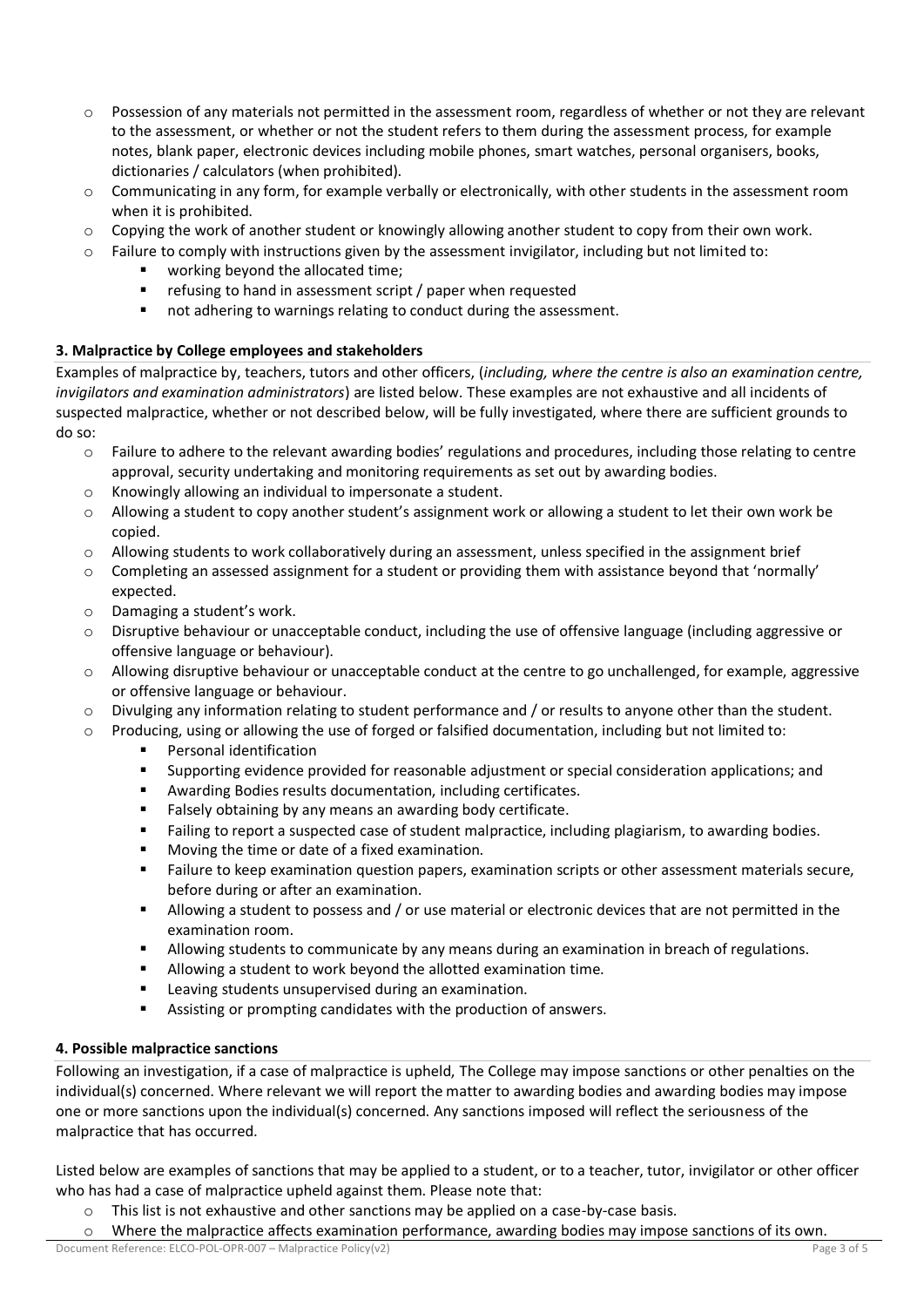#### **Possible centre sanctions that may be applied to students:**

- o A written warning about future conduct.
- o Notification to an employer, regulator or the police.
- o Removal from the course.

## **Possible sanctions that may be applied to teachers, tutors' invigilators, and other officers:**

- o A written warning about future conduct.
- $\circ$  Imposition of special conditions for the future involvement of the individual(s) in the conduct, teaching, supervision or administration of students and/or examinations
- o Informing any other organisation known to employ the individual in relation to awarding body courses or examinations of the outcome of the case
- $\circ$  The College may carry out unannounced monitoring of the working practices of the individual(s) concerned.
- o Dismissal.

#### **5. Reporting a suspected case of malpractice**

This process applies to, teachers, invigilators students and other centre staff, and to any reporting of malpractice by a third party or individual who wishes to remain anonymous.

Any case of suspected malpractice should be reported in the first instance to the Exams Officer.

A written report should then be sent clearly identifying the factual information, including statements from other individuals involved and / or affected, any evidence obtained, and the actions that have been taken in relation to the incident.

Suspected malpractice must be reported as soon as possible and at the latest within two working days from its discovery. Where the suspected malpractice has taken place in an examination, the incident be reported urgently, and the appropriate steps taken as specified by awarding bodies.

Wherever possible, and provided other students are not disrupted by doing so, a student suspected of malpractice should be warned immediately that their actions may constitute malpractice, and that a report will be made to the centre.

In cases of suspected malpractice by the College teachers, invigilators and other officers, and any reporting of malpractice by a third party or individual who wishes to remain anonymous and should include as much information as possible, including the following:

- $\circ$  The date time and place the alleged malpractice took place, if known. b) The name of the teacher, invigilator or other person(s) involved
- o A description of the suspected malpractice
- o Any available supporting evidence.

In cases of suspected malpractice reported by a third party, or an individual who wishes to remain anonymous, the College will take all reasonable steps to authenticate the reported information and to investigate the alleged malpractice.

#### **6. Administering suspected cases of malpractice**

The College will investigate each case of suspected or reported malpractice relating to Awarding Body qualifications, to ascertain whether malpractice has occurred. The investigation will aim to establish the full facts and circumstances. We will promptly take all reasonable steps to prevent any adverse effect that may arise as a result of the malpractice, or to mitigate any adverse effect, as far as possible, and to correct it to make sure that any action necessary to maintain the integrity of awarding bodies qualifications and reputation is taken.

The College will acknowledge all reports of suspected malpractice within five working days. All of the parties involved in the case will then be contacted within 10 working days of receipt of the report detailing the suspected malpractice. We may also contact other individuals who may be able to provide evidence relevant to the case.

The individual(s) concerned will be informed of the following:

o That an investigation is going to take place, and the grounds for that investigation;